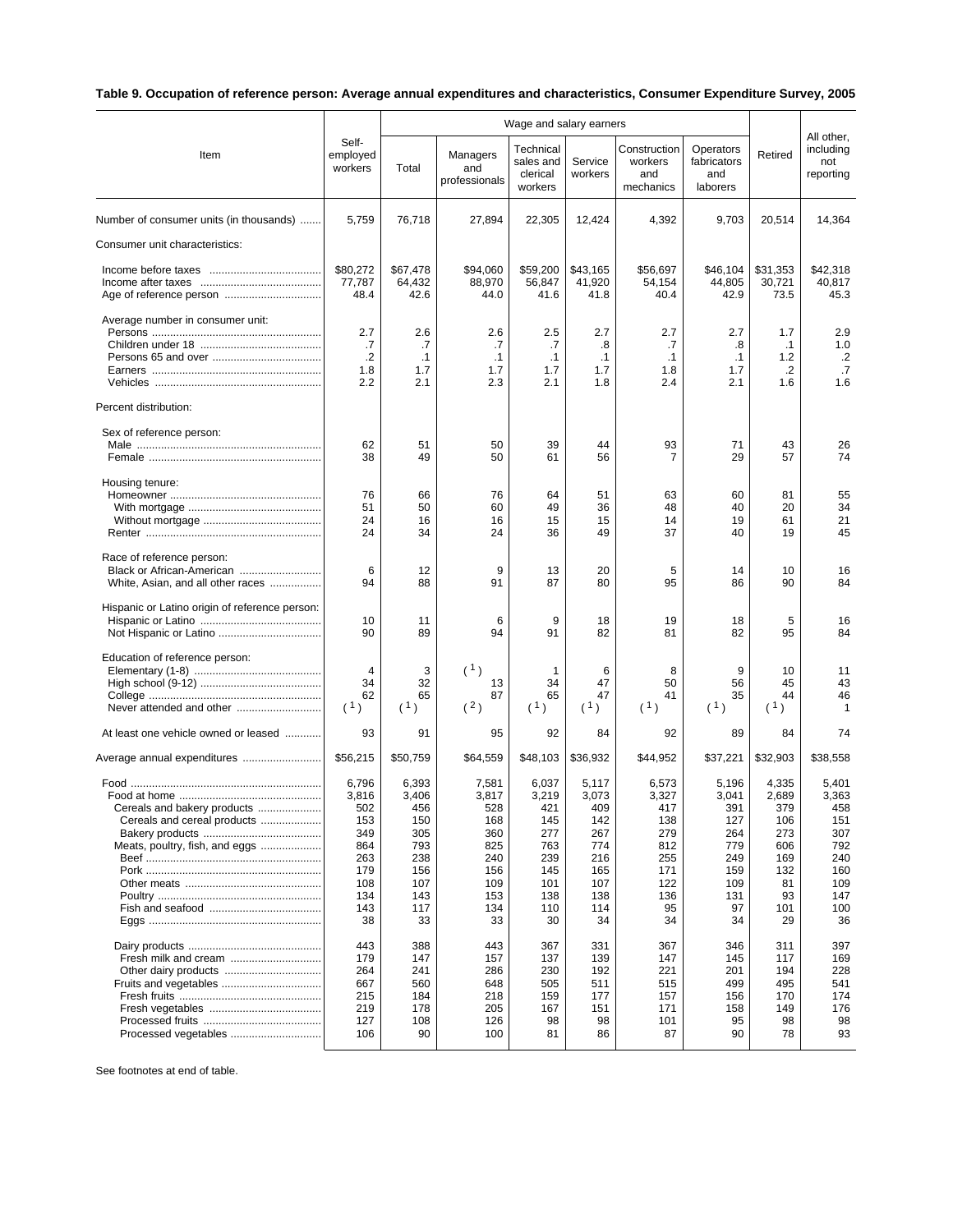## **Table 9. Occupation of reference person: Average annual expenditures and characteristics, Consumer Expenditure Survey, 2005 — Continued**

|                                                                      |                              | Wage and salary earners |                                         |                                               |                     |                                             |                                             |                       |                                             |
|----------------------------------------------------------------------|------------------------------|-------------------------|-----------------------------------------|-----------------------------------------------|---------------------|---------------------------------------------|---------------------------------------------|-----------------------|---------------------------------------------|
| Item                                                                 | Self-<br>employed<br>workers | Total                   | <b>Managers</b><br>and<br>professionals | Technical<br>sales and<br>clerical<br>workers | Service<br>workers  | Construction<br>workers<br>and<br>mechanics | Operators<br>fabricators<br>and<br>laborers | Retired               | All other,<br>including<br>not<br>reporting |
|                                                                      | \$1.339                      | \$1,209                 | \$1,373                                 | \$1,163                                       | \$1,048             | \$1,214                                     | \$1,026                                     | \$898                 | \$1,174                                     |
| Sugar and other sweets                                               | 157                          | 118                     | 138                                     | 110                                           | 101                 | 121                                         | 98                                          | 109                   | 121                                         |
|                                                                      | 94                           | 87                      | 94                                      | 86                                            | 82                  | 86                                          | 76                                          | 74                    | 86                                          |
| Miscellaneous foods                                                  | 668                          | 643                     | 744                                     | 622                                           | 537                 | 621                                         | 531                                         | 463                   | 612                                         |
|                                                                      | 367                          | 319                     | 334                                     | 308                                           | 307                 | 349                                         | 299                                         | 211                   | 323                                         |
| Food prepared by consumer unit on                                    | 52<br>2,981                  | 42<br>2,987             | 64<br>3,764                             | 37<br>2,818                                   | 21<br>2,044         | 38<br>3,246                                 | 22<br>2,155                                 | 41<br>1,646           | 32<br>2,038                                 |
|                                                                      | 553                          | 495                     | 622                                     | 429                                           | 323                 | 568                                         | 439                                         | 257                   | 258                                         |
|                                                                      | 17,341                       | 16,398                  | 20,790                                  | 15,413                                        | 12,865              | 13,853                                      | 11,668                                      | 11,334                | 13,212                                      |
|                                                                      | 10,156                       | 9,686                   | 12,538                                  | 8,946                                         | 7,536               | 8,346                                       | 6,547                                       | 5,857                 | 7,767                                       |
|                                                                      | 7,333                        | 6,639                   | 9,437                                   | 5,967                                         | 4,131               | 5,491                                       | 3,874                                       | 3,915                 | 4,685                                       |
| Mortgage interest and charges                                        | 4,127                        | 3,966                   | 5,550                                   | 3,616                                         | 2,540               | 3,470                                       | 2,269                                       | 1,079                 | 2,717                                       |
|                                                                      | 1,951                        | 1,582                   | 2,259                                   | 1,409                                         | 977                 | 1,258                                       | 957                                         | 1,487                 | 1,231                                       |
| Maintenance, repairs, insurance, other                               | 1,256<br>2,043<br>779        | 1,091<br>2,533<br>513   | 1,628<br>2,197<br>904                   | 942<br>2,586<br>393                           | 615<br>3,206<br>199 | 763<br>2,578<br>277                         | 648<br>2,497<br>176                         | 1,349<br>1,478<br>464 | 737<br>2,699<br>383                         |
| Utilities, fuels, and public services                                | 3,494                        | 3,292                   | 3,678                                   | 3,211                                         | 2,897               | 3,108                                       | 2,956                                       | 2,812                 | 3,009                                       |
|                                                                      | 530                          | 478                     | 566                                     | 448                                           | 390                 | 446                                         | 424                                         | 478                   | 418                                         |
|                                                                      | 1,297                        | 1,173                   | 1,276                                   | 1,159                                         | 1,067               | 1,101                                       | 1,077                                       | 1,030                 | 1,182                                       |
|                                                                      | 198                          | 129                     | 134                                     | 109                                           | 123                 | 166                                         | 153                                         | 186                   | 121                                         |
|                                                                      | 1,089                        | 1,141                   | 1,256                                   | 1,142                                         | 1,019               | 1,069                                       | 994                                         | 750                   | 958                                         |
| Water and other public services                                      | 379                          | 371                     | 445                                     | 354                                           | 299                 | 325                                         | 308                                         | 368                   | 329                                         |
|                                                                      | 829                          | 893                     | 1,313                                   | 843                                           | 538                 | 476                                         | 439                                         | 639                   | 528                                         |
|                                                                      | 232                          | 417                     | 584                                     | 424                                           | 269                 | 211                                         | 202                                         | 109                   | 152                                         |
|                                                                      | 597                          | 476                     | 729                                     | 420                                           | 269                 | 265                                         | 238                                         | 530                   | 376                                         |
| Housekeeping supplies                                                | 629                          | 642                     | 781                                     | 609                                           | 509                 | 516                                         | 518                                         | 548                   | 535                                         |
| Laundry and cleaning supplies                                        | 138                          | 137                     | 141                                     | 136                                           | 134                 | 118                                         | 144                                         | 114                   | 144                                         |
|                                                                      | 325                          | 339                     | 412                                     | 324                                           | 267                 | 294                                         | 265                                         | 275                   | 277                                         |
|                                                                      | 165                          | 165                     | 228                                     | 149                                           | 108                 | 105                                         | 109                                         | 159                   | 114                                         |
| Household furnishings and equipment                                  | 2,235                        | 1,886                   | 2,479                                   | 1,804                                         | 1,386               | 1,407                                       | 1,207                                       | 1,477                 | 1,374                                       |
|                                                                      | 166                          | 140                     | 185                                     | 135                                           | 103                 | 87                                          | 92                                          | 107                   | 113                                         |
|                                                                      | 494                          | 506                     | 676                                     | 496                                           | 345                 | 334                                         | 326                                         | 364                   | 397                                         |
|                                                                      | 81                           | 52                      | 68                                      | 56                                            | 30                  | 30                                          | 34                                          | 47                    | 81                                          |
|                                                                      | 286                          | 241                     | 312                                     | 215                                           | 190                 | 211                                         | 172                                         | 188                   | 153                                         |
| Small appliances, miscellaneous<br>Miscellaneous household equipment | 81<br>1,127                  | 116<br>830              | 155<br>1,082                            | 105<br>796                                    | 89<br>629           | 85<br>660                                   | 72<br>510                                   | 100<br>671            | 69<br>561                                   |
|                                                                      | 2,001                        | 2,143                   | 2,703                                   | 2,003                                         | 1,768               | 1,608                                       | 1,536                                       | 1.047                 | 1,663                                       |
|                                                                      | 455                          | 510                     | 612                                     | 482                                           | 429                 | 545                                         | 365                                         | 214                   | 379                                         |
|                                                                      | 369                          | 408                     | 496                                     | 376                                           | 342                 | 453                                         | 283                                         | 189                   | 256                                         |
|                                                                      | 85                           | 103                     | 116                                     | 106                                           | 87                  | 92                                          | 83                                          | 25                    | 123                                         |
|                                                                      | 899                          | 843                     | 1,103                                   | 791                                           | 661                 | 469                                         | 584                                         | 479                   | 614                                         |
|                                                                      | 768                          | 701                     | 926                                     | 655                                           | 560                 | 322                                         | 485                                         | 447                   | 483                                         |
|                                                                      | 131                          | 142                     | 177                                     | 136                                           | 101                 | 147                                         | 99                                          | 32                    | 131                                         |
|                                                                      | 52                           | 91                      | 93                                      | 94                                            | 92                  | 83                                          | 81                                          | 31                    | 118                                         |
|                                                                      | 282                          | 356                     | 377                                     | 347                                           | 376                 | 307                                         | 313                                         | 186                   | 330                                         |
| Other apparel products and services                                  | 314                          | 342                     | 517                                     | 288                                           | 210                 | 205                                         | 193                                         | 137                   | 222                                         |
|                                                                      | 8,449                        | 9,294                   | 10,963                                  | 9,572                                         | 6,758               | 9,105                                       | 7,184                                       | 5,527                 | 7,255                                       |
| Vehicle purchases (net outlay)                                       | 3,010                        | 3,958                   | 4,584                                   | 4,495                                         | 2,643               | 3,777                                       | 2,695                                       | 2,255                 | 3,386                                       |
|                                                                      | 1,621                        | 2,034                   | 2,809                                   | 2,157                                         | 1,128               | 1,484                                       | 931                                         | 1,572                 | 2,023                                       |
|                                                                      | 1,253                        | 1,819                   | 1,684                                   | 2,177                                         | 1,462               | 2,136                                       | 1,696                                       | 663                   | 1,340                                       |
|                                                                      | 3137                         | 106                     | 90                                      | 160                                           | 353                 | $3_{158}$                                   | 368                                         | 320                   | 323                                         |
| Gasoline and motor oil                                               | 2,286                        | 2,247                   | 2,452                                   | 2,195                                         | 1,900               | 2,493                                       | 2,109                                       | 1,269                 | 1,720                                       |

See footnotes at end of table.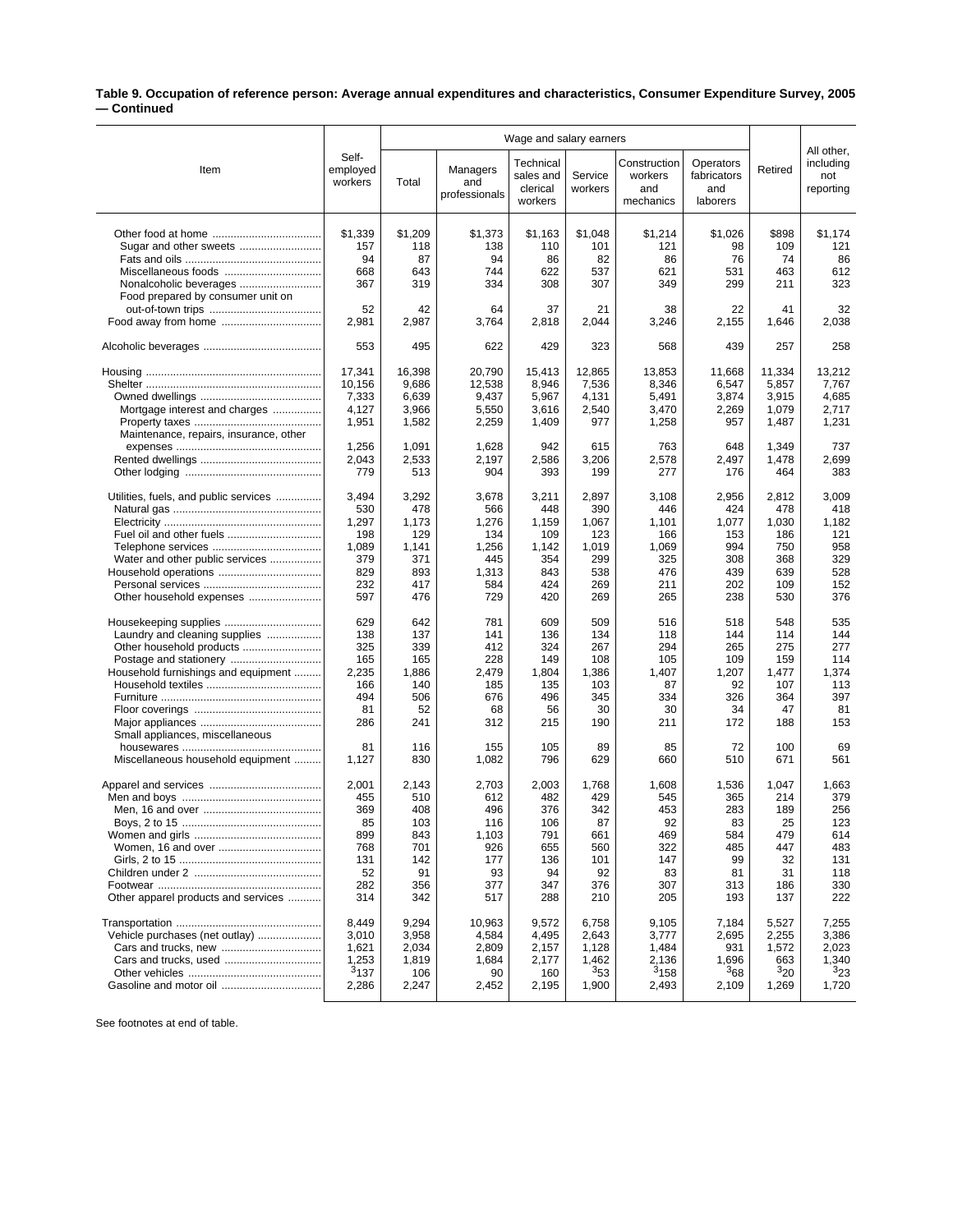## **Table 9. Occupation of reference person: Average annual expenditures and characteristics, Consumer Expenditure Survey, 2005 — Continued**

|                                                                                                      |                                     | Wage and salary earners             |                                     |                                               |                                  |                                             |                                             |                                     |                                             |
|------------------------------------------------------------------------------------------------------|-------------------------------------|-------------------------------------|-------------------------------------|-----------------------------------------------|----------------------------------|---------------------------------------------|---------------------------------------------|-------------------------------------|---------------------------------------------|
| Item                                                                                                 | Self-<br>employed<br>workers        | Total                               | Managers<br>and<br>professionals    | Technical<br>sales and<br>clerical<br>workers | Service<br>workers               | Construction<br>workers<br>and<br>mechanics | Operators<br>fabricators<br>and<br>laborers | Retired                             | All other,<br>including<br>not<br>reporting |
| Vehicle finance charges<br>Maintenance and repairs<br>Vehicle rental, leases, licenses, and other    | \$2,676<br>288<br>859<br>1,043      | \$2,607<br>360<br>722<br>1,004      | \$3.142<br>414<br>857<br>1,145      | \$2,536<br>376<br>700<br>993                  | \$1,950<br>276<br>552<br>778     | \$2,444<br>335<br>790<br>966                | \$2,145<br>289<br>567<br>930                | \$1,642<br>115<br>542<br>692        | \$1,769<br>220<br>513<br>694                |
|                                                                                                      | 487<br>477                          | 521<br>482                          | 725<br>786                          | 467<br>347                                    | 344<br>265                       | 353<br>391                                  | 360<br>234                                  | 294<br>361                          | 341<br>380                                  |
|                                                                                                      | 3,209<br>1,703<br>802<br>588<br>116 | 2,347<br>1,172<br>668<br>406<br>101 | 2,880<br>1,439<br>832<br>477<br>132 | 2,341<br>1,163<br>675<br>405<br>98            | 1,672<br>850<br>428<br>330<br>64 | 1,900<br>999<br>530<br>289<br>81            | 1,893<br>918<br>551<br>350<br>74            | 4,057<br>2,216<br>745<br>961<br>135 | 2,151<br>1,008<br>578<br>484<br>81          |
| Audio and visual equipment and services<br>Pets, toys, hobbies, and playground                       | 2,989<br>751<br>1,025               | 2,621<br>650<br>946                 | 3,402<br>1,040<br>1,130             | 2,515<br>570<br>921                           | 1,626<br>292<br>759              | 2,401<br>339<br>831                         | 1,952<br>308<br>766                         | 1,637<br>422<br>641                 | 1,973<br>430<br>875                         |
| Other entertainment supplies, equipment,                                                             | 577<br>637                          | 461<br>564                          | 594<br>638                          | 425<br>600                                    | 306<br>268                       | 461<br>769                                  | 350<br>528                                  | 240<br>335                          | 393<br>274                                  |
| Personal care products and services                                                                  | 614                                 | 586                                 | 753                                 | 562                                           | 453                              | 433                                         | 391                                         | 451                                 | 402                                         |
|                                                                                                      | 149                                 | 129                                 | 198                                 | 113                                           | 69                               | 76                                          | 73                                          | 141                                 | 81                                          |
|                                                                                                      | 1,035                               | 1,095                               | 1,724                               | 944                                           | 563                              | 625                                         | 525                                         | 236                                 | 1,083                                       |
| Tobacco products and smoking supplies                                                                | 384                                 | 339                                 | 233                                 | 358                                           | 371                              | 526                                         | 471                                         | 187                                 | 377                                         |
|                                                                                                      | 1,123                               | 845                                 | 1,076                               | 816                                           | 576                              | 802                                         | 623                                         | 796                                 | 503                                         |
|                                                                                                      | 2,263                               | 1,664                               | 2,475                               | 1,425                                         | 923                              | 1,271                                       | 1,007                                       | 1,801                               | 1,223                                       |
| Personal insurance and pensions<br>Life and other personal insurance<br>Pensions and Social Security | 9,309<br>504<br>8,805               | 6,412<br>403<br>6,009               | 9,159<br>580<br>8,580               | 5,575<br>384<br>5,191                         | 3,848<br>239<br>3,608            | 5,212<br>201<br>5,010                       | 4,263<br>237<br>4,027                       | 1,094<br>344<br>750                 | 2,976<br>269<br>2,707                       |
| Sources of income and personal taxes:                                                                |                                     |                                     |                                     |                                               |                                  |                                             |                                             |                                     |                                             |
| Self-employment income<br>Social Security, private and government                                    | 80,272<br>36,604<br>37,275          | 67,478<br>60,728<br>2,400           | 94,060<br>84,092<br>4,408           | 59,200<br>53,579<br>1,576                     | 43,165<br>38,241<br>1,017        | 56,697<br>52,353<br>1,858                   | 46,104<br>42,583<br>536                     | 31,353<br>5,916<br>384              | 42,318<br>30,729<br>2,506                   |
| Interest, dividends, rental income, other                                                            | 4,089                               | 2,354                               | 2,684                               | 2,384                                         | 2,275                            | 1,429                                       | 1,857                                       | 21,559                              | 5,222                                       |
| Unemployment and workers' compensation,                                                              | 1,611                               | 1,059                               | 2,074                               | 625                                           | 460                              | 320                                         | 243                                         | 2,864                               | 869                                         |
| Public assistance, supplemental security                                                             | 57                                  | 197                                 | 153                                 | 199                                           | 164                              | 320                                         | 305                                         | 128                                 | 405                                         |
| Regular contributions for support                                                                    | 270<br>280<br>86                    | 170<br>388<br>182                   | 68<br>386<br>195                    | 170<br>497<br>170                             | 348<br>404<br>256                | 121<br>193<br>101                           | 256<br>208<br>115                           | 236<br>157<br>108                   | 1,452<br>710<br>426                         |
| State and local income taxes                                                                         | 2,485<br>1,834<br>395<br>256        | 3,046<br>2,166<br>712<br>168        | 5,089<br>3,746<br>1,106<br>237      | 2,353<br>1,609<br>590<br>154                  | 1,246<br>807<br>327<br>111       | 2,543<br>1,787<br>635<br>122                | 1,298<br>817<br>385<br>96                   | 632<br>343<br>57<br>233             | 1,501<br>1,064<br>324<br>114                |
|                                                                                                      | 77,787                              | 64,432                              | 88,970                              | 56,847                                        | 41,920                           | 54,154                                      | 44,805                                      | 30,721                              | 40,817                                      |

See footnotes at end of table.